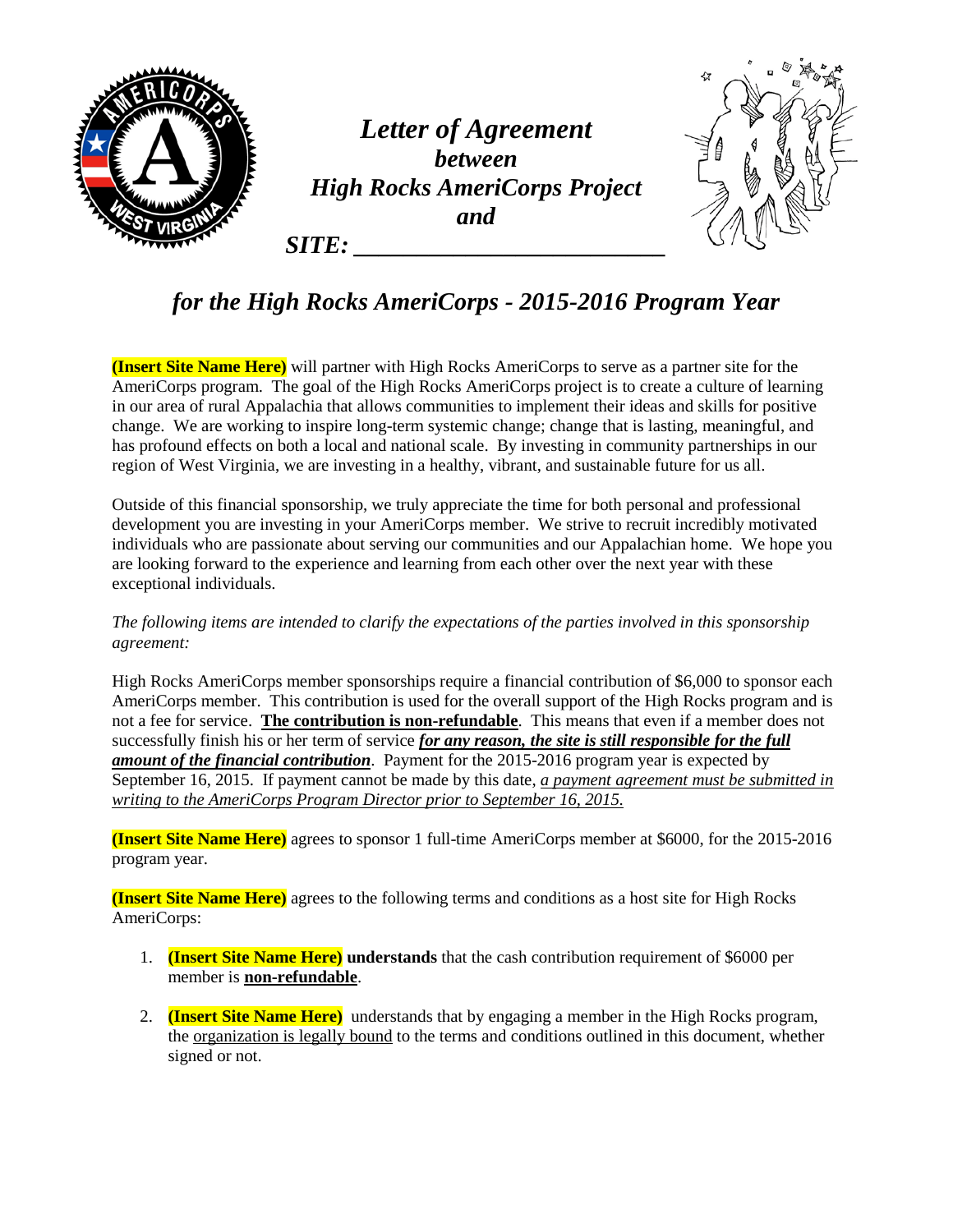- 3. **(Insert Site Name Here)** agrees to fulfill the requirements of the grant proposal entitled High Rocks AmeriCorps and further agrees to all components of this Letter of Agreement.
- 4. **(Insert Site Name Here)** agrees that the AmeriCorps member will not be assigned to perform an employee or volunteer's duties or otherwise displace an employee or volunteer or fill the position of an employee or volunteer that has recently resigned or been discharged. If a site is found to be using an AmeriCorps member in this capacity, High Rocks AmeriCorps reserves the right to reassign that member to another site.
- 5. **(Insert Site Name Here) understands** that the AmeriCorps member's time is shared with the High Rocks AmeriCorps program and members are required to participate in all member required events. **(Insert Site Name Here) agrees** to release member from ALL site duties for High Rocks trainings and other AmeriCorps events.
- 6. **(Insert Site Name Here)** acknowledges that members may be deployed during local and area disaster events in accordance with their training for up to three consecutive days or for not more than five total days during the year. These hours will count in the training portion of the member hours requirements for the 2015/16 AmeriCorps year.
- 7. Members are scheduled to serve an average of 35 to 40 total hours per week (a minimum of 1700 hours is required for a service year). Approximately 80% of AmeriCorps Members' time will be spent with the sponsoring center. In addition, **approximately 20% of members' time will be spent at mandatory training sessions, service projects, and group projects that occur throughout the AmeriCorps year.**
- 8. Training for the AmeriCorps members is a shared responsibility. The mandatory pre-service orientation for members will be provided by High Rocks AmeriCorps. Members not on board by September 16, 2015, will be required to attend orientation training at a later date (date and location to be announced). Members will have periodic training sessions organized by High Rocks AmeriCorps staff.
- 9. Members must submit an OnCorps timesheet as required in the member's contract of service.
- 10. **(Insert Site Name Here)** agrees to allow AmeriCorps members the use of a computer with internet and email access, a desk, and telephone at the site. Members will be expected to use these resources in compliance with site policies.
- 11. Host Sites are required to provide reasonable accommodations to members with disabilities.
- 12. The Member's living allowance will be direct deposited into the member's bank account twice a month by High Rocks Educational Corporation. All payroll deductions will be made based on the requests of the individual member and pertinent federal and state laws. W-2's will be issued by the High Rocks Educational Corporation office.
- 13. **(Insert Site Name Here)** will provide a Site Supervisor to fulfill the duties listed below in the description of Site Supervisor expectations. Furthermore, the supervisor should be available to complete AmeriCorps member evaluations, **mid-year** and **end-of-year.**
- 14. The AmeriCorps High Rocks Director, **Sarah Riley,** an employee of High Rocks Educational Corporation, will administer this program. The Program Director will supervise the overall High Rocks AmeriCorps program, complete the AmeriCorps grant application, meet AmeriCorps grant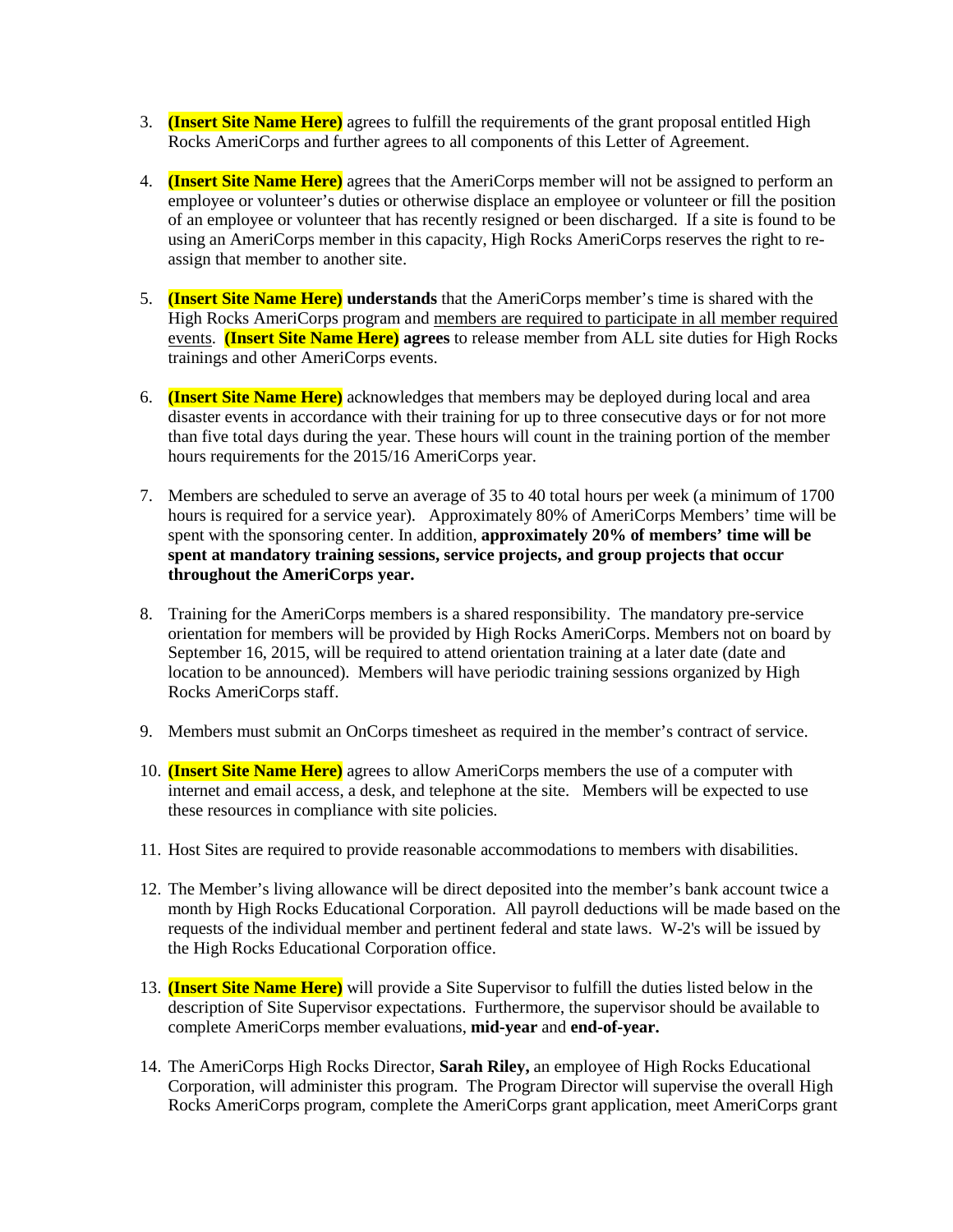requirements, and complete required AmeriCorps reports. Site supervisors are encouraged to apply for grants to assist in additional project specific costs that might occur based on their site project.

- 15. **(Insert Site Name Here)** will ensure compliance with AmeriCorps prohibited activities and with all other components of the AmeriCorps Member Contract. AmeriCorps members are required to directly serve individuals, children and families following an approved members' position description. Members' position descriptions can only change upon advance approval by the High Rocks AmeriCorps Program Director.
- 16. **(Insert Site Name Here)** will have adequate liability insurance to cover AmeriCorps members they sponsor during the time of their service.
- 17. **(Insert Site Name Here)** will assist each sponsored member in finding a mentor (separate from the supervisor) for the duration of the member's service. Mentors are encouraged to attend group training sessions and special events
- 18. **(Insert Site Name Here)** will be the primary host site for the sponsored AmeriCorps member. The member will have one primary physical location where they are required to serve. If **(Insert Site Name Here)** requires the member to travel to another site, **(Insert Site Name Here)** will be responsible for mileage reimbursement for that member. If **(Insert Site Name Here)** pays an additional \$1000 for their member sponsorship, High Rocks Educational Corporation will process mileage reimbursements (up to \$1000) for the sponsored AmeriCorps member.

*The following items are intended to clarify the expectations of the Site Supervisor involved in this sponsorship agreement:*

**(Insert Supervisor Name Here)**, the Site Supervisor for **(Insert Site Name Here)** agrees to the following terms and conditions as a site supervisor for a High Rocks AmeriCorps member:

- 1. **(Insert Supervisor Name Here)** will meet with the member weekly to assist the member with identifying and achieving program goals as identified in the member's position description. Every week, supervisors need to spend at minimum an hour of face time with their member. This includes reviewing the (1) weekly to-do list, (2) prioritizing the to-do list,(3) troubleshooting road blocks, (4) discussing a project that is bringing the member joy in their position, and (5) checking in about how the member is in the rest of their lives. AmeriCorps members make a huge commitment to do a year of service, in exchange for the year of service our commitment to them as supervisors is to consistently support their personal and professional development throughout the year. You, as a supervisor, are personally responsible for the personal and professional growth of your AmeriCorps member. High Rocks is a resource that can help you, if you are struggling with this.
- 2. **(Insert Supervisor Name Here)** will be responsible for the recruitment, interviewing, and selection of their AmeriCorps member. A clear NSOPR check is a requirement of the interview process. Other requirements include documentation of the interviews. An outline of the requirements will be provided by High Rocks.
- 3. **(Insert Supervisor Name Here)** will monitor the member's service performance, hours, and attendance and will approve member's time sheets on OnCorps, twice a month by the **3rd** and **18th** of each month prior to the member receiving their living stipend for each payment cycle.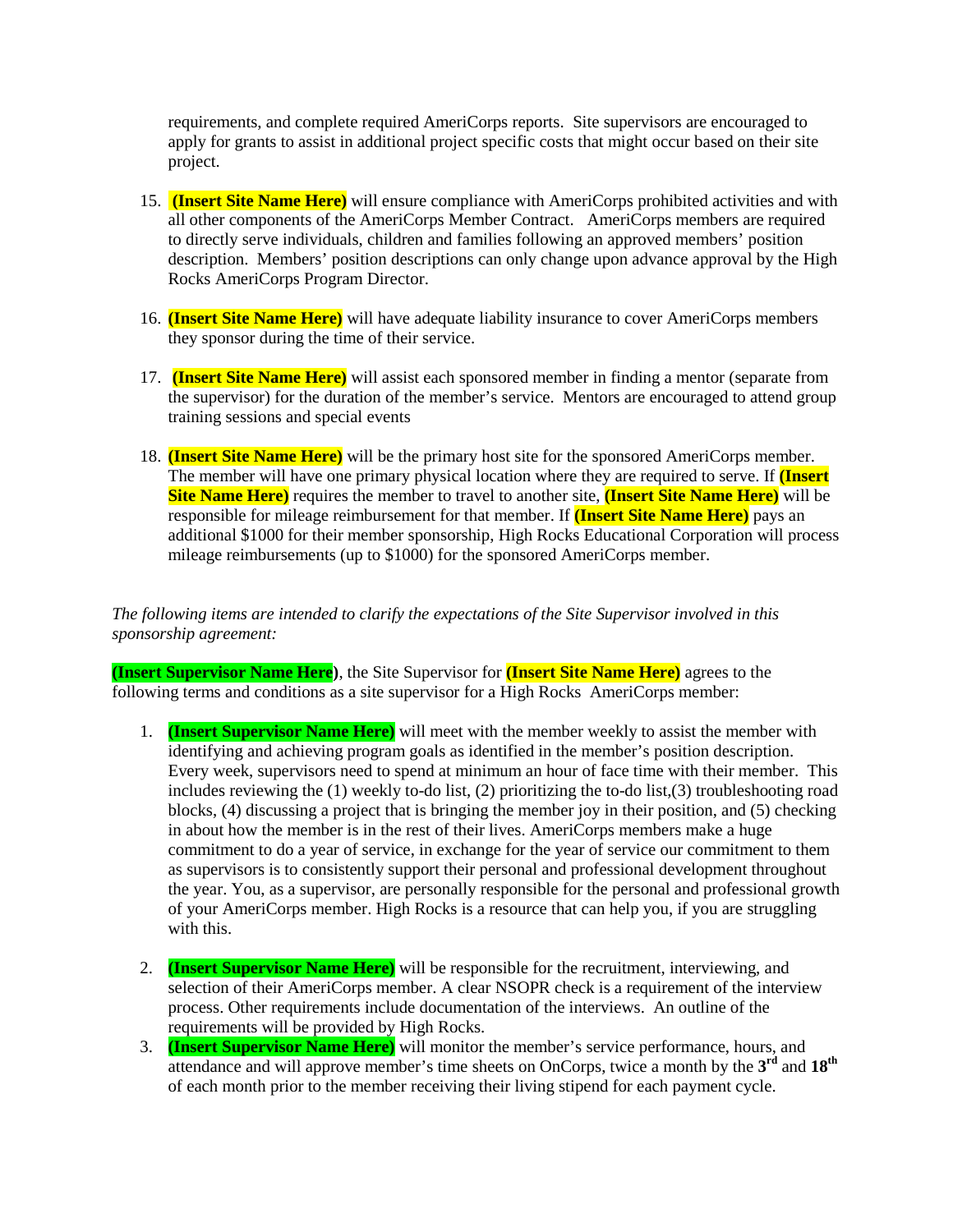- 4. **(Insert Supervisor Name Here)** will be available to meet with the High Rocks AmeriCorps staff for site visits (scheduled at least a week in advance). **(Insert Supervisor Name Here)** should be available for possible site visits from the West Virginia Commission for National and Community Service staff and the Corporation for National Service.
- 5. **(Insert Supervisor Name Here)** will attend the mandatory orientation training scheduled for the first service day of the member's service year.
- 6. **(Insert Supervisor Name Here)** will notify the AmeriCorps Program Director immediately (within 24 hours) when a problem arises with an AmeriCorps member regarding service performance, attitude, service hours, absences/tardiness, or any other concerns. **(Insert Supervisor Name Here)** does not have the authority to release a member from their term of service, only the Program Director may make that determination. **(Insert Supervisor Name Here)** will document any reprimands issued and share them with the Program Director.
- 7. Disciplinary issues will be handled first by **(Insert Supervisor Name Here)**, then by the AmeriCorps Program Director and/or Program Coordinator, Shelby Mack. **(Insert Supervisor Name Here)** will assist the High Rocks Program Director in applying the procedures outlined in the High Rocks Personnel Policy and AmeriCorps Manual, and in guiding members accordingly. **(Insert Supervisor Name Here)** will adhere to the Code of Ethics outlined in this document throughout his/her role as supervisor
- 8. **(Insert Supervisor Name Here)** will be responsible for providing monthly reports of program evaluations and impact to the High Rocks AmeriCorps Program for our mandatory compiled reports to the state office. These monthly reports will document the tracking and monitoring of AmeriCorps members' service and progress on goals and objectives, including a complete monthly report of service activities by the program deadlines.
- 9. **(Insert Supervisor Name Here)** will review and adhere to the AmeriCorps Prohibited Activities guidelines.
- 10. The High Rocks AmeriCorps Program Director and Site Supervisors will be available to meet as a group to address issues related to the High Rocks AmeriCorps Program.
- 11. Site Supervisors are highly encouraged to serve on task teams, advisory council and committees to assist in program improvement and to provide input for the next grant cycle. Site supervisors are also encouraged to promote their program in the community and region; they are requested to share copies of press releases with High Rocks. They are also encouraged to identify additional partners seeking AmeriCorps members and connect them with High Rocks. High Rocks will make the AmeriCorps logo available for use in publicity and to display at service sites.
- 12. All High Rocks AmeriCorps Partner Sites must explicitly state that the program is an AmeriCorps program and AmeriCorps members are the resource being provided. All High Rocks AmeriCorps Partner sites' websites shall clearly state that they are an AmeriCorps program and prominently display the AmeriCorps logo. They shall use the AmeriCorps name and logo on service gear and public materials such as stationery, application forms, recruitment brochures, on-line position postings or other recruitment materials, orientation materials, member curriculum materials, signs, banners, press releases and publications related to their AmeriCorps program.

High Rocks AmeriCorps Partner Sites are strongly encouraged to place signs that include the AmeriCorps name and logo at their service sites and may use the slogan "AmeriCorps Serving